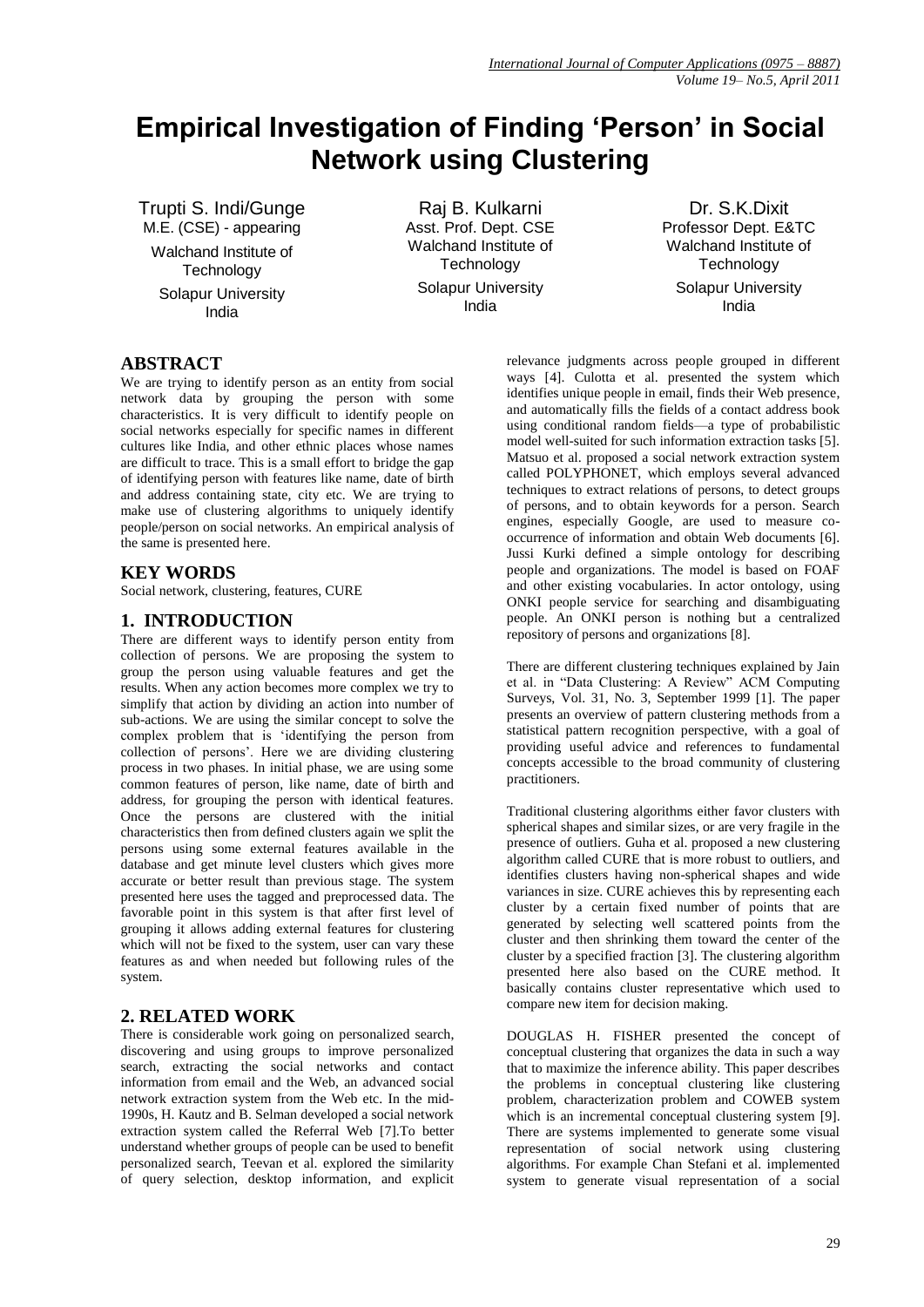network from data, like author, co-author and citation, obtained from the web. In this they have worked on algorithms to cluster authors based on mutual research interest [10].

We are trying to develop a system which helps to identify person in database. These databases can be building from any other easily available database like social network database or government agencies database or telephone directories information or electricity billing system database. Furthermore Teevan and group presented the concept of personalized search based on the data from other people that is group of people information used to personalized search. They used different grouping types like task-based and trait-based. We are representing a concept which concentrates only on person's individual information and not other people information relate to in at initial level for search.

# **3. PERSON CLUSTER**

In person clustering, cluster is formed by group of "person" elements and to decide which person belongs to which cluster different characteristics or features of a person is used. Here each feature carries some weight to decide nearest possible cluster.

Person, an entity, bounded with various features. After Person born, the "name" gets attached with him along with its other facial features like eyes, face, color etc. When kid starts going to school then the "name of school" means to which school he belongs gets attached with him. Like this when as a student, as a professional, as a social entity of society the role and characteristics of the person changes.

Based on role and application, the properties by which we identify the person will differ. We have worked on some test data of the student data collected from college and applied the clustering algorithm discussed in this paper.

A group of persons form network to share knowledge, experience, to make friends etc. Based on the aim of forming the network the features used to search the person in the network changes. We presented some basic network formed by collection of person.

# **3.1 Different Networks Formed By Person Entity:**

We are describing basic three networks where person (user) gets identified as a unique entity.

- 1. Social Network
- 2. Professional Network<br>3. Business Network
- 3. Business Network

#### **3.1.1 Social Network:**

In the social networks, like Orkut and Facebook, user enters his/her profile details by its own knowledge. The information entered in such social network forms the "personal profile" of the user.

In such networks the information entered by user is sometime incomplete or may be incorrect. The reasons are many like user is not interested in completing the information or he is not frequent user of computer etc. Each user has its own reason to join these networks like messaging to friends, making new friends, knowing interest of the person which will open new business opportunities, forming specific community of interest etc.

Examples of social networks are Orkut, Facebook.



**Figure1: Social Network related features forming personal profile**

#### **3.1.2 Professional Network:**

Professional network is a network build from collection of professionals. LinkedIn website is an example of professional network where user, a person who is engaged in some of learned profession, can enter his/her professional details and then he can collaborate with other professionals through this network. The details entered in professional network by professional forms "professional profile" of user.



#### **Figure2: Professional Network related features forming professional profile**

In such networks people with same thinking collaborate with each other and share their business ideas, their experience in their profession, get recommendations from other people, knowledge sharing, etc. which in turn helps in growing as professional as well as in business. As a Professional the features get considered here from a person are different than in social network. In these kind of networks, more highlighted features will be user's education, past experience, technologies he know, his current working location, any research work he did, etc.

#### **3.1.3 Business Network:**

Business network is one form of social network but not same. In these networks, the people with similar domain get interact with each other. These networks can be formed by the people from same business community. These are a kind of social networking sites for business owners,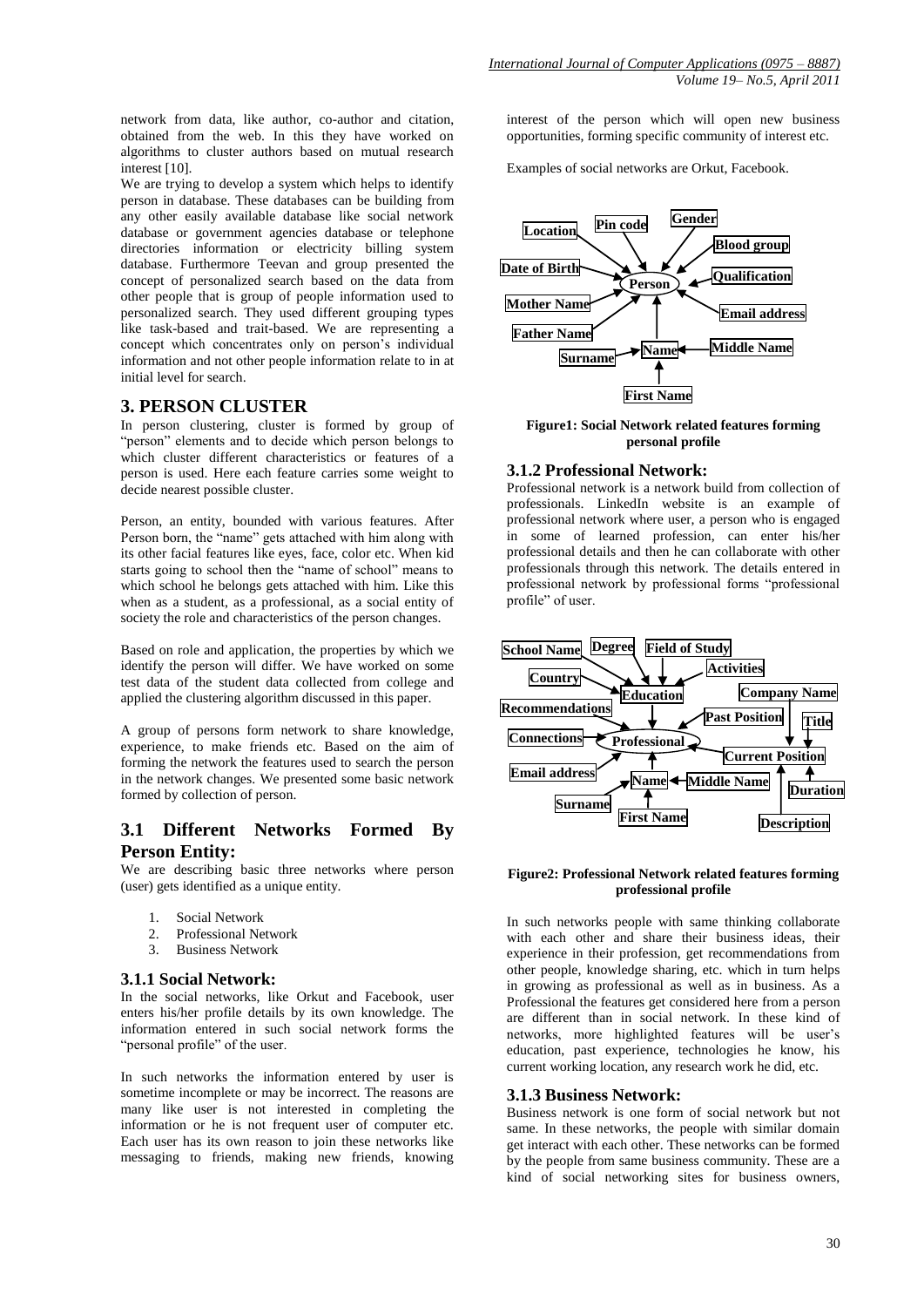entrepreneurs and professionals. The need of user in such sites is analyzed differently than in a social network.

Examples of business networks are Bizlink, Ryze.

Ryze is a business networking community which helps users to organize themselves by interest, location, and current and past employers. Organization can set up a network on Ryze to help their members connect with each other and also it helps to recruit new members and publicize your events.



#### **Figure3: Business Network related features forming business profile**

## **4. CLUSTERING**

Clustering has been used in many application domains, including biology, medicine, anthropology, marketing, and economics. Cluster applications include many different applications like plant and animal classification, image processing, disease classification, document classification and pattern recognition [2].

Clustering of data is a method by which large set of data are grouped into clusters of smaller sets of similar data.

We are dividing clustering algorithm into mainly two phases.

- 1. Phase-I
- 2. Phase-II

Along with these phase, we are considering features of two categories:

- 1. Internal features and
- 2. External features.

The Internal features can be used in first phase of clustering and external features used in second phase of clustering and third phase of clustering should be present or not will be decided based on number of available external features.

#### **4.1 Person Clustering Algorithm: Phase-I:**

In this phase, internal features which are non-modifiable used are the following one:

- f1: Name (Surname and First Name)
- f2: Date Of Birth (dd-mm-yyyy)
- f3: Address (Country, State, and City)

Using above feature set, the first set of clusters (C1, C2, C3… Cn) will be formed.

#### **Phase-I Clustering Algorithm:**

*Input:*  $P = {P1, P2, ..., Pm}$  //Set of elements *Output:*  $C = \{C1, C2, ..., Kn\}$  //Set of clusters

#### **Algorithm Steps:**

- 1. Start
- 2. C**map** : empty
- 3. Add  $C_1$  to  $C_{\text{map}}$  as Representative
- 4. For  $i = 2$  to m do
	- i. If C**map**.IsExists(C**<sup>i</sup>** ) Then ii. continue;
	- iii. Add C**<sup>i</sup>** to C**map** as Representative
	- iv. For  $j = i+1$  to m do
	- v. If C**<sup>i</sup>** equalTo(C**<sup>j</sup>** ) Then
		- a. Add  $\dot{C}_j$  to to  $C_{\text{map}}$  where  $C_i$  is Representative
	- vi. End If
	- vii. End of j For
	- viii. End of i For
- 5. End

#### **Phase-II:**

For this phase, the number of clusters formed in Phase-1 will be the input along with external features set like education details or social information or other attributes.

- f4: email address (String)
- f5: Father Name (String)
- f6: Mother Name (String)
- f7: School Name (String)
- f8: School Address/city name (String)

And many more

Using above features set, input clusters C1, C2, C3, … Cn will be further split into new clusters (C11, C12, C21, C22, C23… Cn). This will be final set of clusters or input to next phase if needed.

#### **Phase-III:**

As mentioned above, this phase will be considered if further splitting of clusters is needed. If cluster quality needed is achieved from phase-2 itself then third phase execution is not necessary.

### **4.2 Similarity Measures:**

We talk about single data item "p" used for clustering algorithm, it consists of vector of m measurements like p1, p2, … pm. The individual scalar components pi of pattern p is called *features* or *attributes*. A *distance measure* is a metric to quantify the similarity of patterns on the feature space. Many of clustering methods uses similarity measure as fundamental to measure the similarity between two patterns drawn from the same feature space. The distance measure should be chosen properly because there are variety of feature types and scales. As well we can define dissimilarity between two patterns using distance measure [11].

In first phase, similarity measure between two person items is defined by using features 'name', 'date of birth' and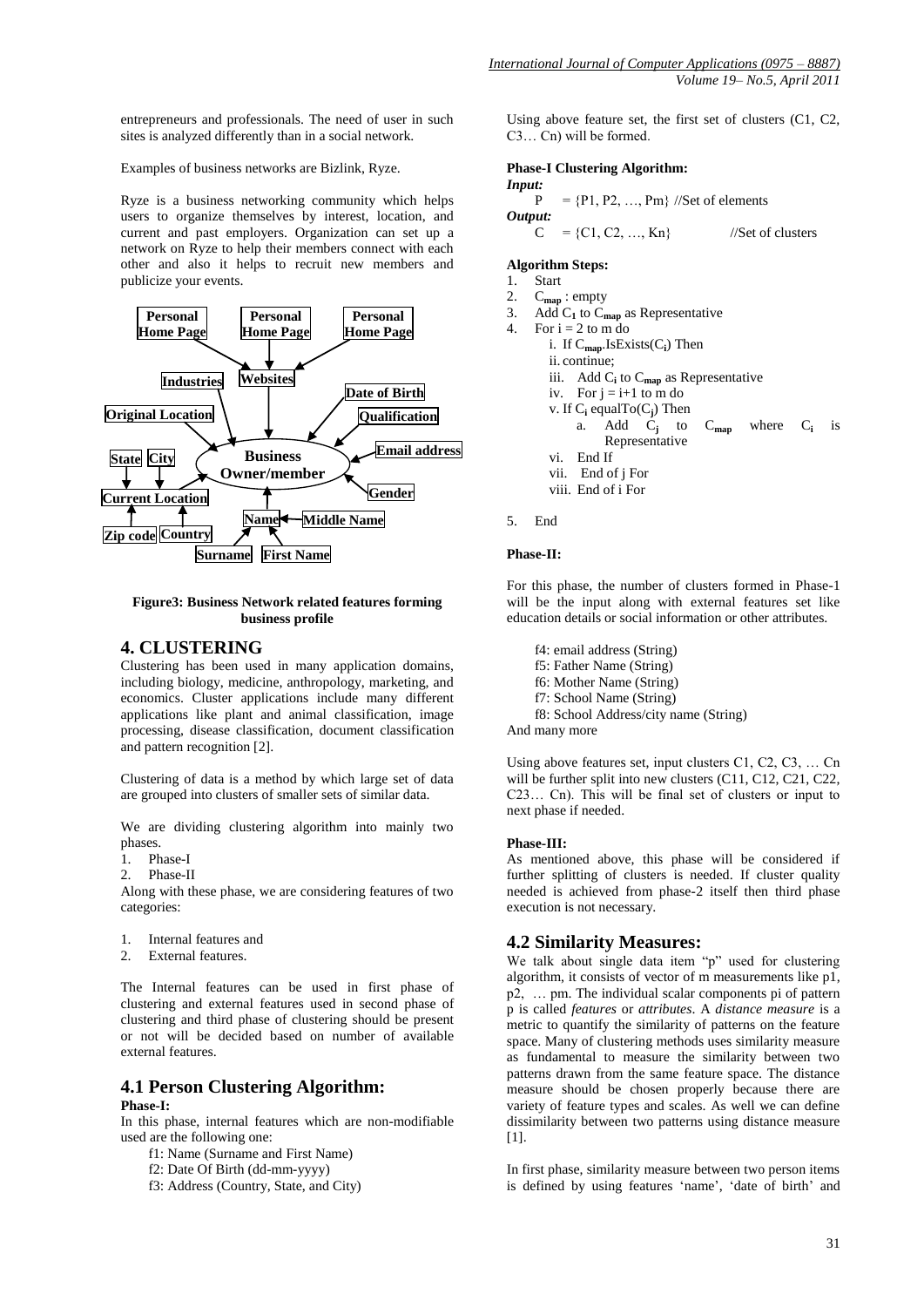'address'. The formula used (as per approach two given below) is as follows:

**dN**: distance measure between names **d**<sub>DOB</sub>: distance measure between date of births **d**<sub>ADD</sub>: distance measure between addresses

Approximate Value = dN 
$$
+ \left[ \frac{dDOB + dADD}{2} \right]
$$

# **5. SYSTEM ARCHITECTURE**



#### **Figure4: System Architecture**

Clustering process is divided into two phases I & II, as shown in Figure4. Phase-I clustering uses the proper data from database1 where data is already loaded into the database in table form. Phase-I uses internal fixed features for clustering so no other external data except database1 is used. The output of Phase-I clustering is set of clusters which getting stored into database2 in the form of tables and relations. Phase-II Clustering using configurable features, such as features need to be considered while clustering in phase-II and rules for clustering. We are saying rules means it includes data type of features and matching conditions and formula and threshold values.

# **6. EXPERIMENT AND RESULT ANALYSIS**

#### **Phase-I Analysis:**

Consider, features f1: name, f2: dob, and f3: address (country, state, city).

To calculate the distance measure between two clusters C1 & C2 whose values are given below:

C**1** : [NAME: First Name (Preeti) Surname (Jain), DOB: dd (09), mm (04), yyyy (1989), ADDRESS: Country (India), State (Maharashtra) and City (Solapur)]

C**2** : [NAME: First Name (Dipti) Surname (Jain), DOB: dd (07), mm (04), yyyy (1989), ADDRESS: Country (India), State (Maharashtra) and City (Solapur)]

#### **Basic Rules for Comparison of Feature values:**

#### 1. NAME

Convert all characters of string to lower case letter

```
If C1.Surname = C2.Surname AND C1.FirstName =C2.FirstName Then 
    nameMatch = 1.0:
Else
    nameMatch = 0.0;End If
In above example nameMatch = 0.0;
2. DATE OF BIRTH
If C1.yyyy == C2.yyyy AND C1.mm == C2.mm AMD
C1.dd == C2.dd Then
```
 $d$ obMatch = 1.0; Else

 $d$ obMatch =  $0.0$ ;

End If

In above example dobMatch  $= 0.0$ ;

#### 3. ADDRESS

Convert all characters of string to lower case letter If  $C1$ .add  $== C2$ .add Then  $addMatch = 1.0;$ Else addMatch  $= 0.0$ ; End If

In above example addMatch  $= 1.0$ ;

Here, address itself contains three fields like country, state and city. There is need to first match all these three subfields and then we are saying address field of two items is matching.

#### **Proximity Value Calculation:**

#### **Approach One:**

*Formula:*

#### **Average = ( NameMatch + DOBMatch + ADDMatch)**

**Table 1. Test case results according to approach one** 

 **3**

| Case           | nameMatch | dobMatch | addMatch | Avg    |
|----------------|-----------|----------|----------|--------|
| T1             | 0.0       | 0.0      | 0.0      | 0.0    |
| T <sub>2</sub> | 1.0       | 0.0      | 0.0      | 0.3333 |
| T <sub>3</sub> | 1.0       | 1.0      | 0.0      | 0.6666 |
| T <sub>4</sub> | 1.0       | 0.0      | 1.0      | 0.6666 |
| T5             | 0.0       | 1.0      | 0.0      | 0.3333 |
| T6             | 0.0       | 1.0      | 1.0      | 0.6666 |
| T7             | 0.0       | 0.0      | 1.0      | 0.3333 |
| T8             | 1.0       | 1.0      | 1.0      | 1.0    |

T1: No name match, no dob match, no city name match

T2: Name match, no dob match, no city name match

T3: Name match, dob match, no city name match

T4: Name match, no dob match, city name match

T5: No name match, dob match, no city name match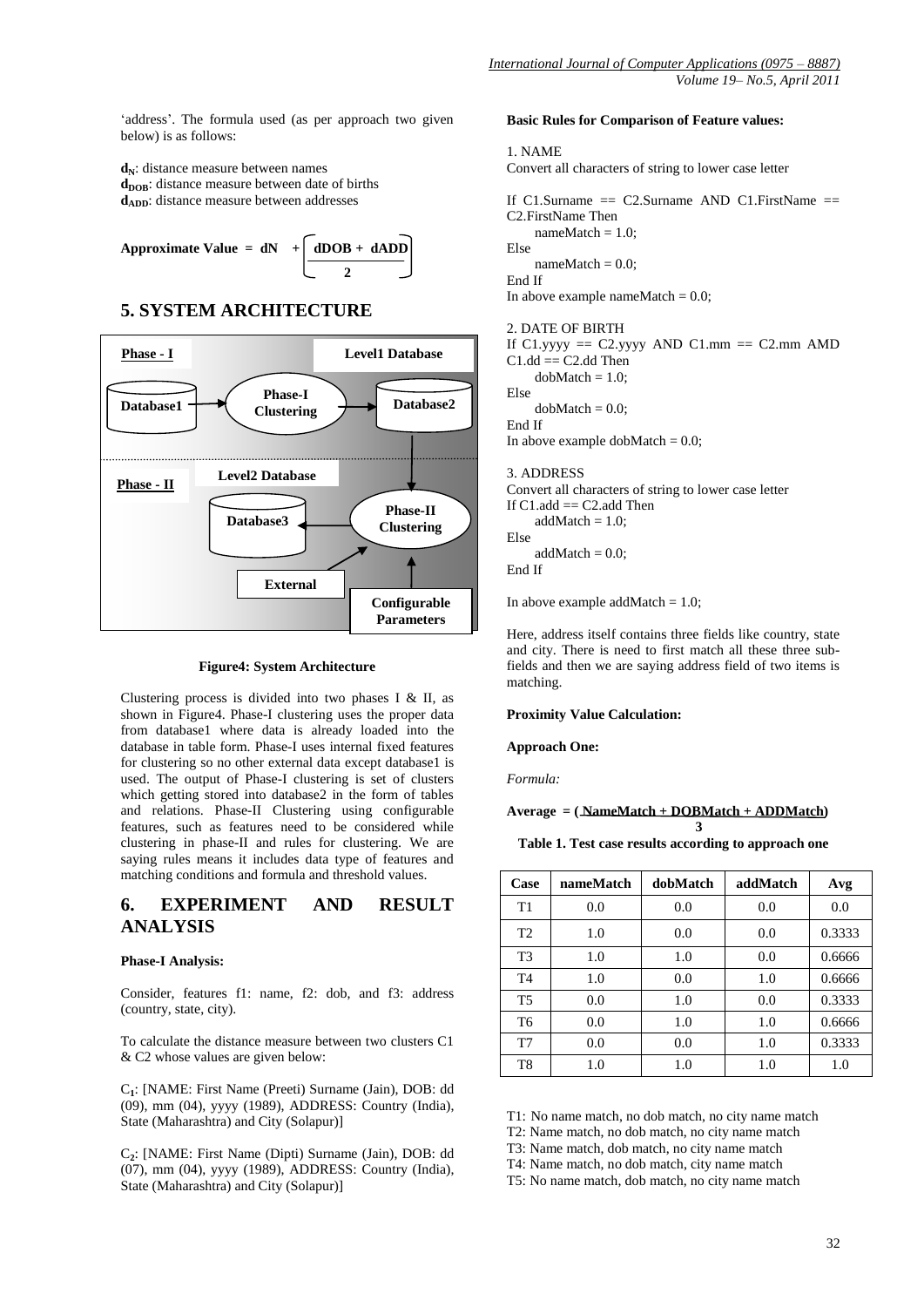T6: No name match, dob match, city name match

- T7: No name match, no dob match, city name match
- T8: Name match, dob match, city name match

Here, if we use the threshold value 0.5 then in the case (T6) it gives incorrect result that is name is not matching and date of birth and birth place are matching. And any other threshold values also give many other incorrect results.

So we are not following this approach.

#### **Approach Two:**

In above approach we are calculating average value by adding three features match values and dividing by number of feature values. In this approach we will separate the "nameMatch" feature from "dobMatch" and "addMatch" features and so the formula formed is as follows

*Formula:*

#### **∆ = [(DOBMatch + ADDMatch) / 2]**

#### **Average = NameMatch + ∆**

#### **Table 2. Test case results according to approach two**

| Case           | nameMatch | dobMatch | addMatch | Δ   | Avg |
|----------------|-----------|----------|----------|-----|-----|
| T1             | 0.0       | 0.0      | 0.0      | 0.0 | 0.0 |
| T <sub>2</sub> | 1.0       | 0.0      | 0.0      | 0.0 | 0.0 |
| T <sub>3</sub> | 1.0       | 1.0      | 0.0      | 0.0 | 1.0 |
| T <sub>4</sub> | 1.0       | 0.0      | 1.0      | 0.0 | 1.0 |
| T <sub>5</sub> | 0.0       | 1.0      | 0.0      | 0.0 | 0.0 |
| T <sub>6</sub> | 0.0       | 1.0      | 1.0      | 1.0 | 1.0 |
| T7             | 0.0       | 0.0      | 1.0      | 0.0 | 0.0 |
| T8             | 1.0       | 1.0      | 1.0      | 1.0 | 2.0 |

Here, we will be going with the threshold value 1.0 then all above cases gives the correct results.

In our algorithm we are using this approach in phase-I clustering.

#### **Example:**

| Item 1:                        |                                                                                |
|--------------------------------|--------------------------------------------------------------------------------|
| Name:                          | Preeti Jain                                                                    |
| Date of Birth:<br>(dd-mm-yyyy) | 09-04-1989                                                                     |
| Address :                      | <country>India</country>                                                       |
|                                | <state>Maharashtra</state>                                                     |
|                                | <city>Solapur</city>                                                           |
| Item2:                         |                                                                                |
| Name:                          | Preeti Jain                                                                    |
| Date of Birth:<br>(dd-mm-yyyy) | 07-04-1989                                                                     |
| Address:                       | <country>India</country><br><state>Maharashtra</state><br><city>Solapur</city> |
|                                |                                                                                |

As per approach-2, we are calculating the following values:

| nameMatch | $= 1.0$                                 |
|-----------|-----------------------------------------|
| dobMatch  | $= 0.0$                                 |
| addMatch  | $= 1.0$ $\sqrt{ }$ 0.0 [(DOB & ADDRESS] |

Final  $Avg = 1.0$  which is not greater than threshold value 1.0 so both are not belong to same cluster.

**Table 3: Snapshot of Sample data:**

| <b>IDSurname</b> |        | First       |    |    |      | <b>DDMMYYYY</b> country | state            | city       |
|------------------|--------|-------------|----|----|------|-------------------------|------------------|------------|
|                  |        | <b>Name</b> |    |    |      |                         |                  |            |
| 7                | Jain   | Anil        | 18 | 12 | 1989 | India                   | MН               | MUM        |
| 8                | Jain   | Sunil       | 6  | 12 | 1990 | india                   | MН               | MUM        |
| 9                | Jain   | Preeti      | 9  | 4  | 1991 | india                   | MН               | MUM        |
| 10               | Jain   | Dipti       | 7  | 4  | 1992 | India                   | MН               | MUM        |
| 11               | Jain   | Priyanka    | 26 | 9  | 1990 | India                   | MН               | SUR        |
| 12               | Sharma | Amit        | 18 | 12 | 1990 | India                   | MН               | <b>PUN</b> |
| 13               | Sharma | Ajit        | 12 | 12 | 1991 | India                   | MН               | PUN        |
| 14               | Sharma | Amol        | 12 | 12 | 1993 | India                   | MН               | <b>PUN</b> |
| 15               | Sharma | Priyanka    | 9  | 9  | 1990 | India                   | MН               | <b>PUN</b> |
| 16               | Sharma | Amita       | 18 | 12 | 1990 | India                   | MН               | <b>PUN</b> |
| 17               | Patil  | Anil        | 18 | 12 | 1989 | India                   | MН               | SUR        |
| 18               | Jain   | Preeti      | 9  | 4  | 1990 | India                   | MН               | <b>SUR</b> |
| 19               | Jain   | Dipti       | 7  | 4  | 1992 | India                   | MН               | MUM        |
| 20               | Jain   | Priyanka 26 |    | 9  | 1990 | India                   | MН               | SUR        |
| 21               | Patil  | Sachin      | 20 | 1  | 1989 | India                   | Maharashtra      | <b>SUR</b> |
| 22               | Patel  | Scheta      | 22 | 2  | 1990 | India                   | Maharashtral SUR |            |

**Table 4: Snapshot of Level1 Database:**

|    | <b>IDSurname</b> | <b>First</b>           |    |                |      | <b>DDMMYYYY</b> country | state     | city       |
|----|------------------|------------------------|----|----------------|------|-------------------------|-----------|------------|
|    |                  | <b>Name</b>            |    |                |      |                         |           |            |
| 7  | Jain             | Anil                   | 18 | 12             | 1989 | india                   | MH        | MUM        |
| 19 | Jain             | Dipti                  | 7  | 4              | 1992 | India                   | <b>MH</b> | <b>MUM</b> |
| 10 | Jain             | Dipti                  | 7  | 4              | 1992 | India                   | <b>MH</b> | <b>MUM</b> |
| 18 | Jain             | Preeti                 | 9  | 4              | 1990 | India                   | MН        | <b>SUR</b> |
| 9  | Jain             | Preeti                 | 9  | 4              | 1991 | india                   | MН        | MUM        |
| 11 | Jain             | Priyanka 26            |    | 9              | 1990 | India                   | <b>MH</b> | <b>SUR</b> |
| 20 | Jain             | Priyanka <sup>26</sup> |    | 9              | 1990 | India                   | <b>MH</b> | <b>SUR</b> |
| 8  | Jain             | Sunil                  | 6  | 12             | 1990 | india                   | MН        | MUM        |
| 22 | Patel            | Scheta                 | 22 | $\overline{c}$ | 1990 | India                   | MН        | <b>SUR</b> |
| 17 | Patil            | Anil                   | 18 | 12             | 1989 | India                   | MН        | <b>SUR</b> |
| 21 | Patil            | Sachin                 | 20 | 1              | 1989 | India                   | MН        | SUR        |
| 13 | Sharma           | Ajit                   | 12 | 12             | 1991 | India                   | MН        | PUN        |
| 12 | Sharma           | Amit                   | 18 | 12             | 1990 | India                   | MH        | <b>PUN</b> |
| 16 | Sharma           | Amita                  | 18 | 12             | 1990 | India                   | MН        | PUN        |

In Table3 and Table 4, following notations are used: MH means "Maharashtra" MUM means "Mumbai" SUR means "Solapur" PUN means "Pune"

Table4 shows the output of the phase-I clustering. In this table, using color green and brown two clusters are represented. Green color represents cluster of Surname